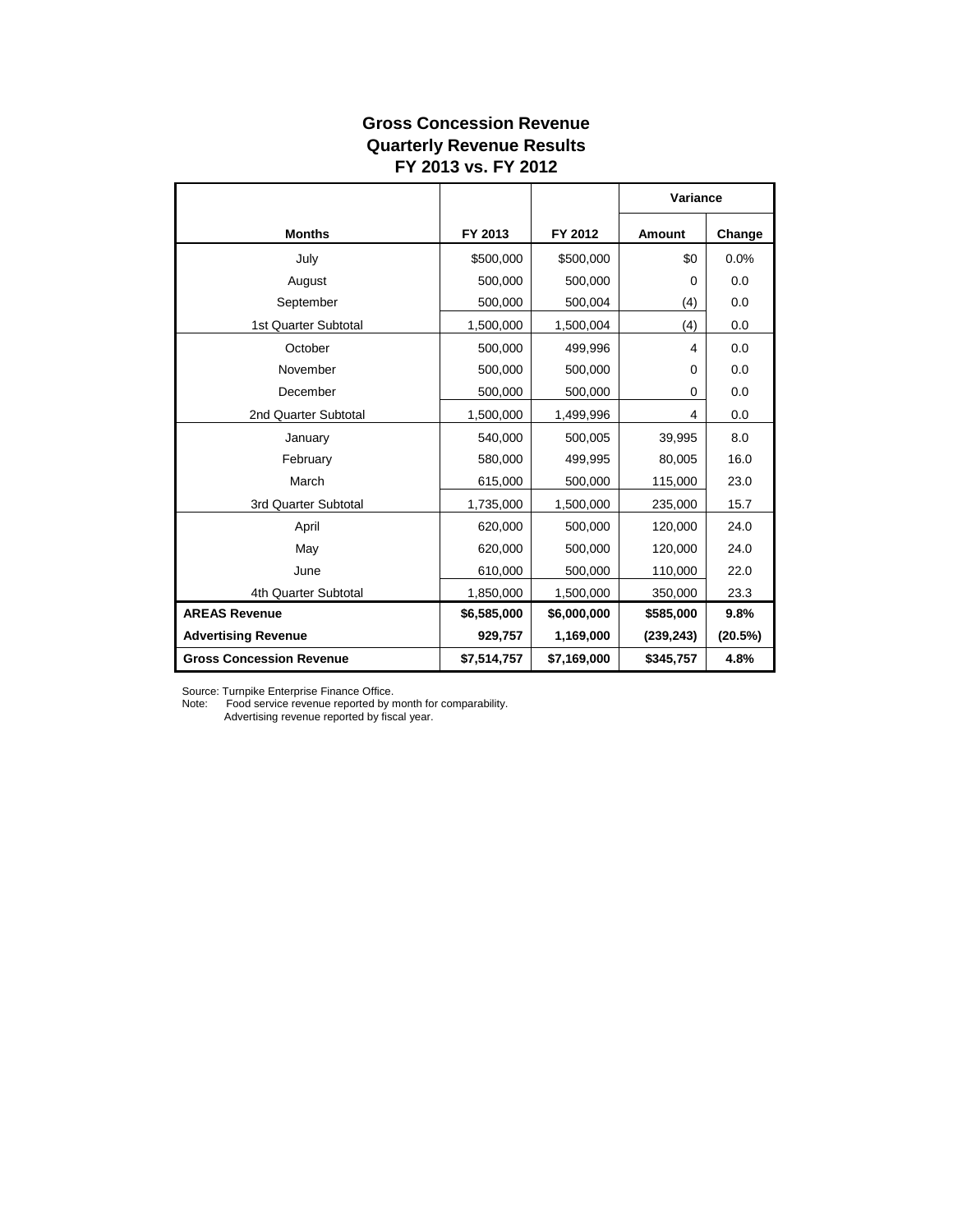| <b>Fiscal</b><br>Year | Concession | <b>Advertisement</b> | <b>Total</b><br>Gross<br>Revenue |
|-----------------------|------------|----------------------|----------------------------------|
| 2014                  | \$6,000    | \$855                | \$6,855                          |
| 2015                  | 6,120      | 800                  | 6,920                            |
| 2016                  | 6,242      | 720                  | 6,962                            |
| 2017                  | 6,367      | 720                  | 7,087                            |
| 2018                  | 6,495      | 720                  | 7,215                            |
| 2019                  | 6,624      | 570                  | 7,194                            |
| 2020                  | 6,757      | 570                  | 7,327                            |
| 2021                  | 6,892      | 570                  | 7,462                            |
| 2022                  | 7,030      | 570                  | 7,600                            |
| 2023                  | 7,171      | 570                  | 7,741                            |
| 2024                  | 7.314      | 570                  | 7,884                            |

## **Florida's Turnpike Concessions Revenue Forecast (\$000) FY 2014 through FY 2024**

Source: Turnpike Enterprise Finance Office.

Note: The amounts for concession revenue are based on agreement with Concessionaire, Areas USA FLTP, LLC, and include minimum contract amount with a conservative growth factor starting FY 2015. The license agreements with Travelers Marketing for toll plaza advertising and Road Ranger sponsorship, and Florida Logos for specific sign structures both expire in FY 2014. The license agreement for Sponsor-A-Highway Program with Florida Logos also expires in FY 2014. Amounts subsequent to contract expiration are held constant with no growth factored in.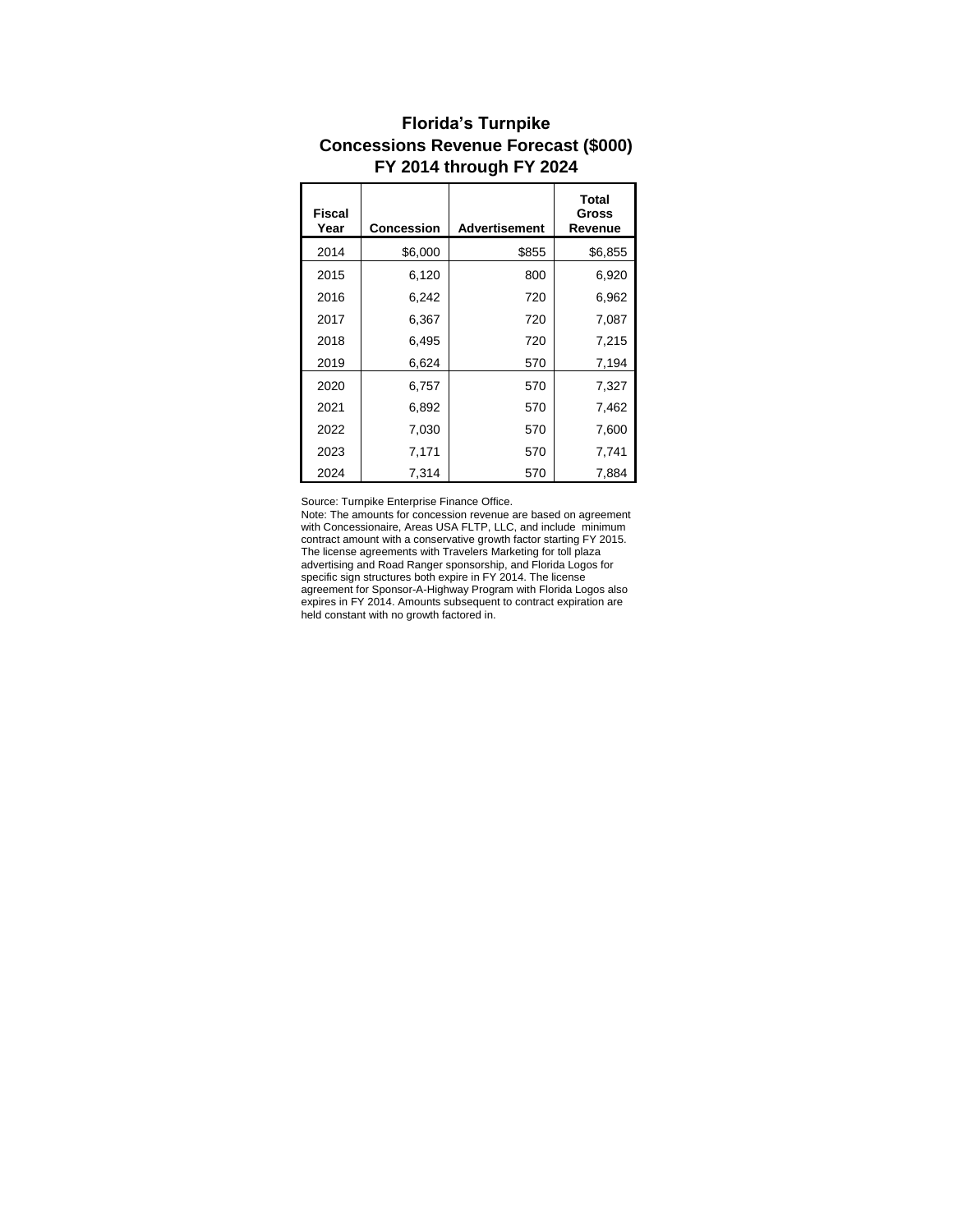

**Service Plaza Scorecard Percentage of Good / Fair Response**

The Turnpike conducts annual customer satisfaction surveys to evaluate the opinions and perceptions of services provided at the service plazas located along the Turnpike's mainline. Based on the FY 2013 Service Plaza Customer Survey conducted in fall 2012, the graph above shows that customers gave the Turnpike high marks both for the restaurant building and fuel station facilities in all categories surveyed.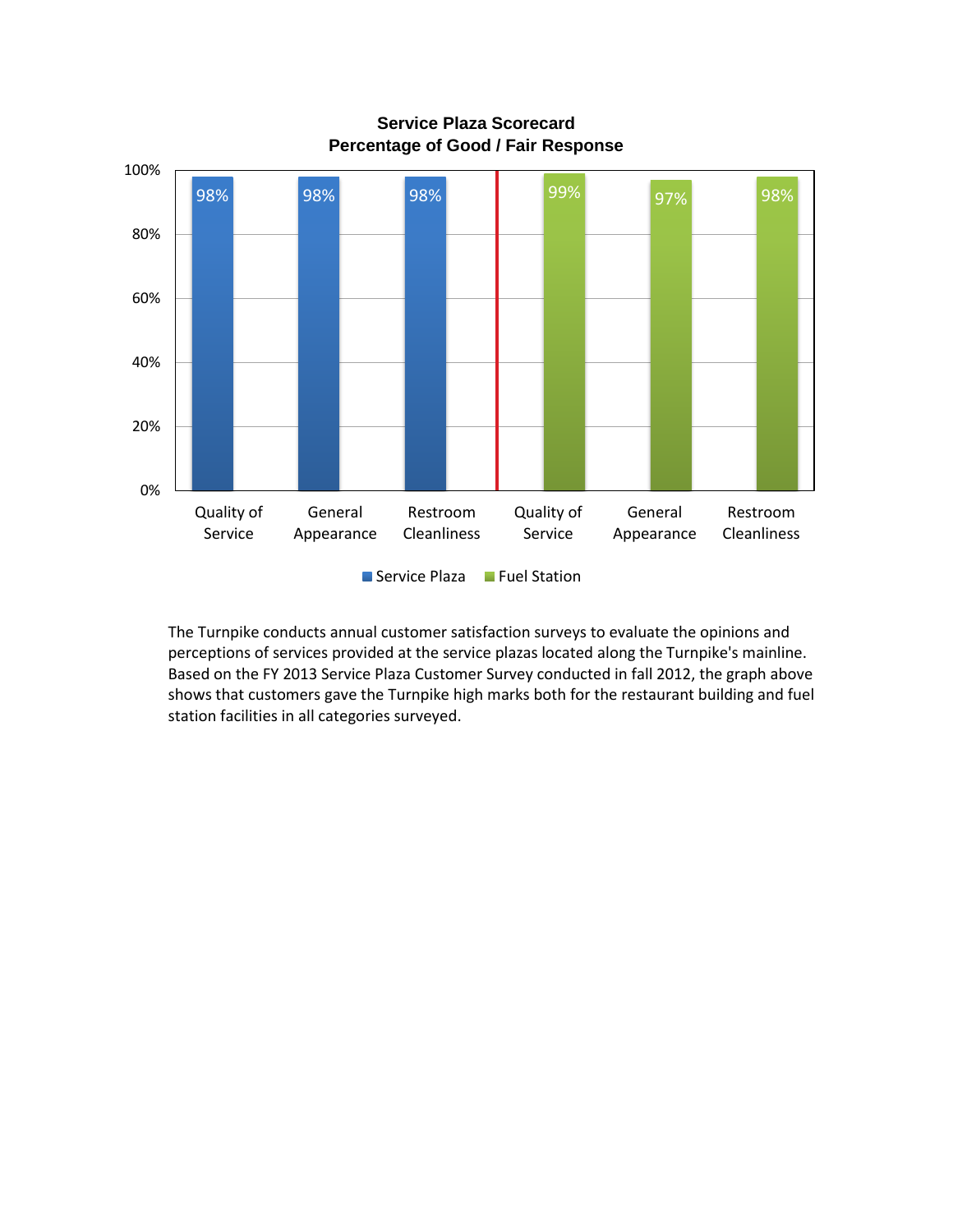

This graph depicts the gallons of fuel sold at all service plazas for the ten year period from FY 2004 through FY 2013. Due to the slowing economy and particularly the rising fuel prices, fuel sales declined in fiscal years 2007 and 2008 with some improvement in FY 2009 and FY 2010. In FY 2011 and FY 2012, fuel sales declined primarily due to construction activities at several service plazas which started in November 2010. Both gasoline and diesel gallons sold increased in FY 2013 by over 3 percent and 14 percent, respectively, primarily due to increased traffic at the Pompano Beach and Snapper Creek service plazas which reopened after renovations.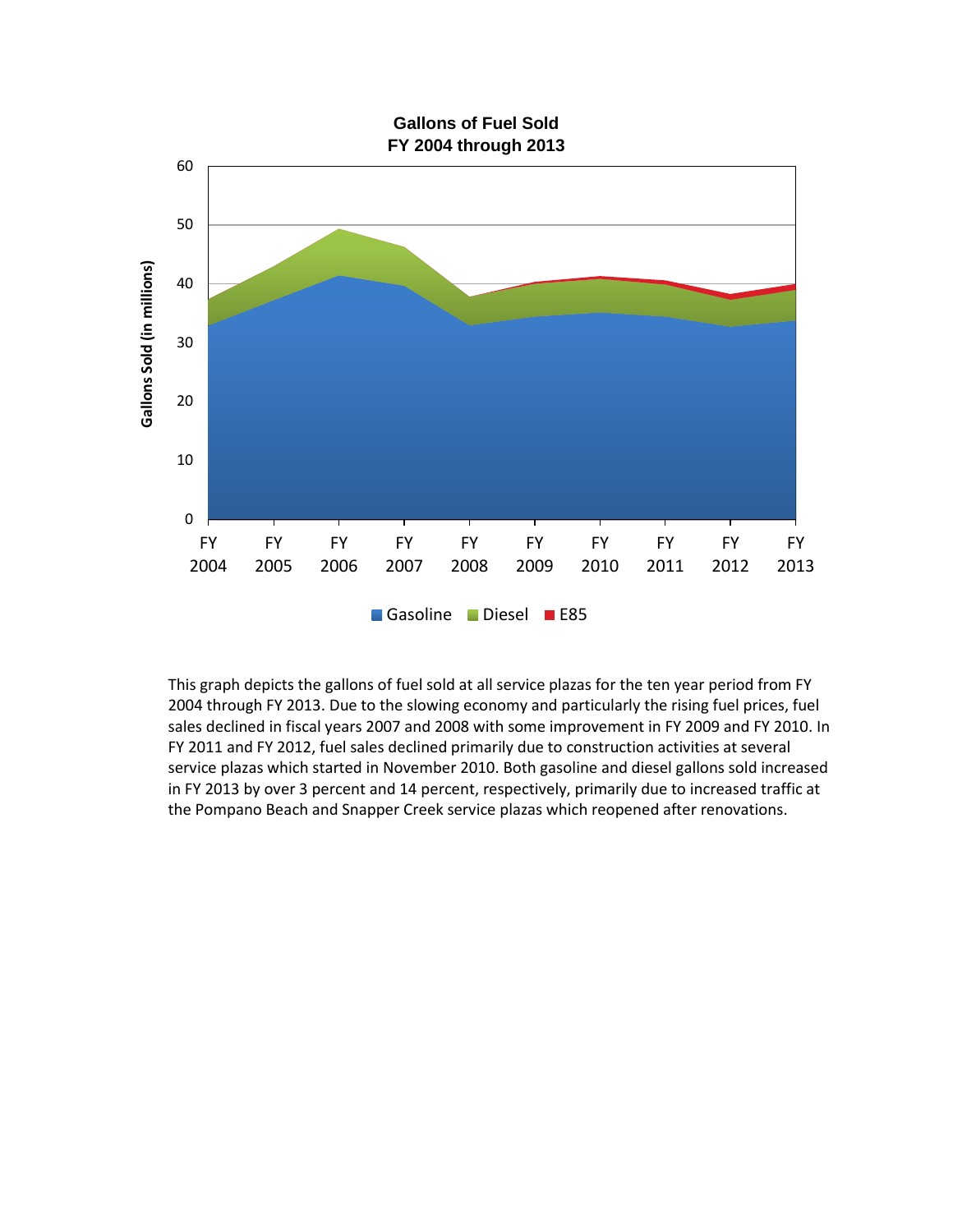

This graph illustrates food sales for the past ten years and convenience store sales since commencing operation in FY 2006. In FY 2013, food sales totaled \$50 million, an increase of nearly 10 percent over FY 2012. Convenience store sales also increased by approximately 56 percent over FY 2012 levels. The increase in sales is largely due to completion of renovations at several service plazas.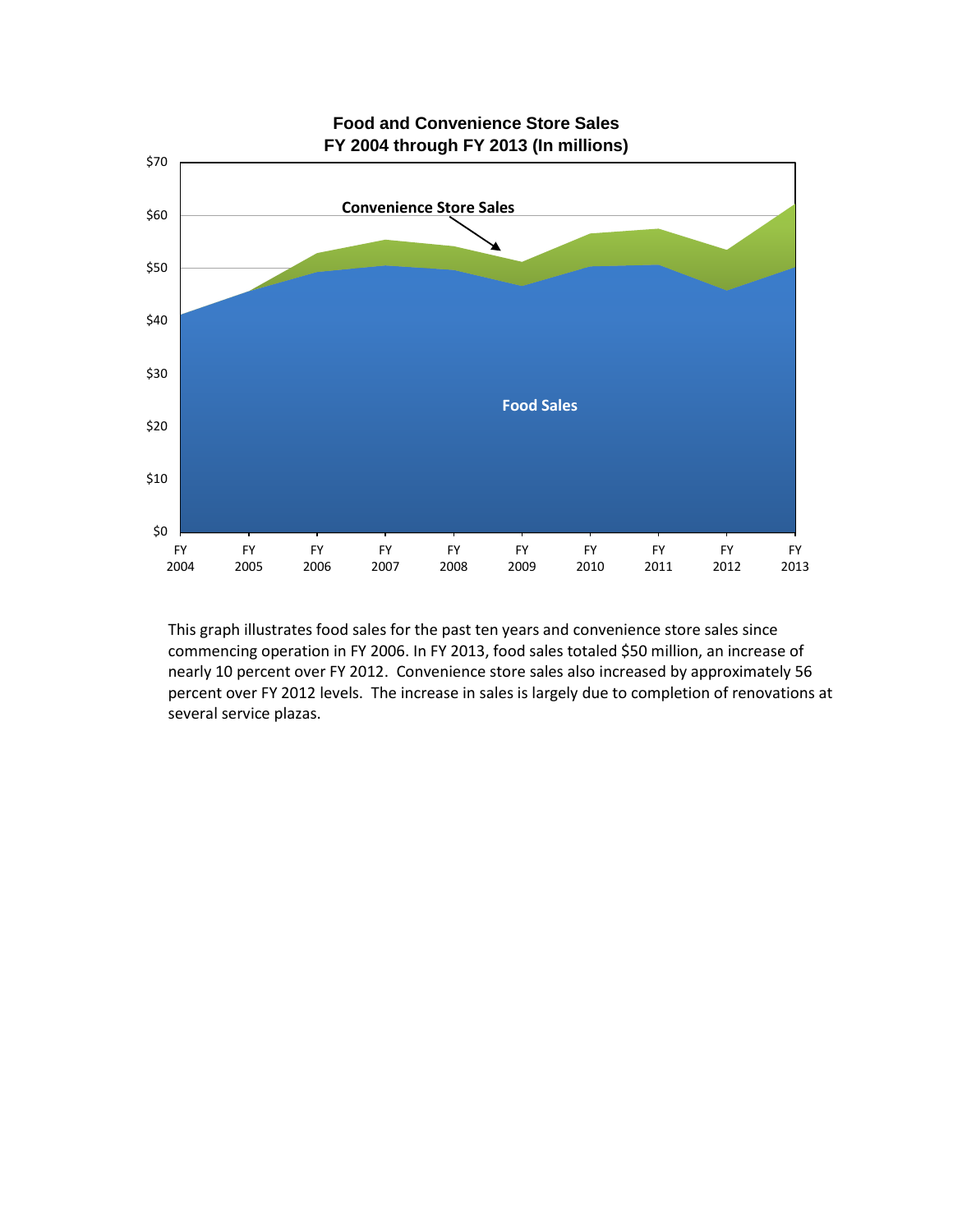

## **Restaurant and Convenience Store Sales by Service Plaza FY 2013**

Restaurant Sales Convenience Store Sales

As depicted in the graph above, there is a direct correlation between a service plaza's restaurant sales and its distance from major urban areas. Sales in rural areas such as Fort Pierce and Fort Drum service plazas are higher where recreational travelers are more prevalent. On the contrary, sales in service plazas located near urban areas such as Snapper Creek are lower since they serve commuters. This trend is consistent with prior years. Overall, the restaurant sales and convenient stores sales totaled \$50 million and \$12 million, respectively, for the year.